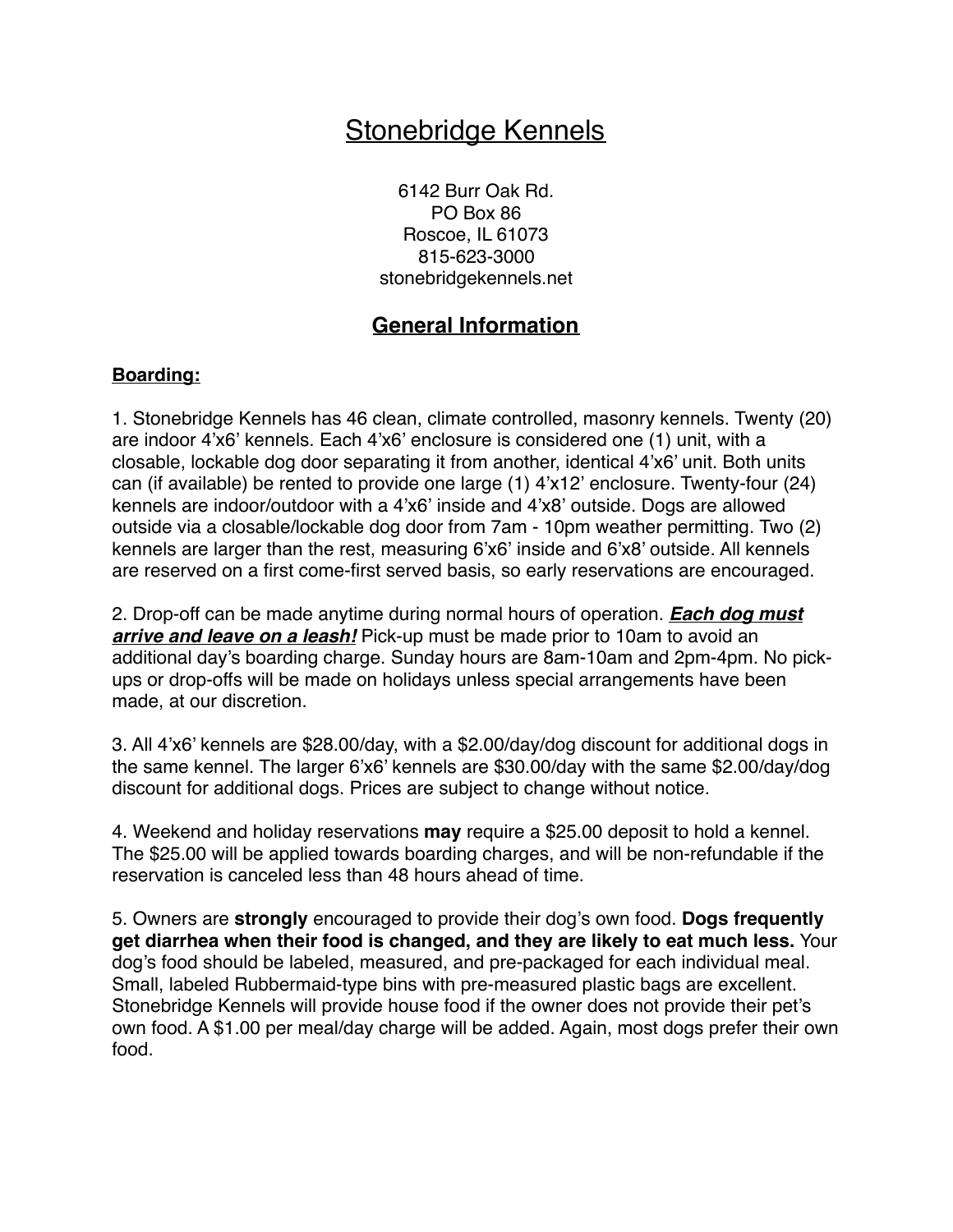6. Labeled toys are allowed. We will provide cots and bedding, but if your pet begins to destroy any item, it will be removed.

7. If your pet becomes 'dirty' (soiled with its own urine/feces), we will bathe him/her at a cost of \$10.00/bath. Any dog paying for 5 days or more has the option to receive a halfprice bath prior to pick-up. Stonebridge Kennels reserves the option to withhold the bath if Stonebridge Kennels believes the staff is at risk by attempting the bath, or the dog would not benefit from a bath without grooming (for example severe matts).

8. **STATE LAW REQUIRES ALL DOGS TO BE UP TO DATE ON RABIES VACCINATIONS TO BE IN THE BUILDING, unless less than 4 months old or a licensed veterinarian indicated it is medically contraindicated.** All dogs are required to be up-to-date with immunizations including: rabies, bordetella, distemper, and parvovirus. We strongly encourage leptospirosis, parainflunenza, and hepatitis vaccinations. A current, negative fecal exam is encouraged to be on file prior to boarding, but not necessary for boarding. Please provide year-round heart worm and flea/tick control. Any dog found to have flea/ticks will be given a medicated bath at the cost of \$30.00, and may be isolated. It is the responsibility of the pet owner to make sure their pet is up to dat with vaccinations PRIOR to boarding.

9. Any dog perceived ill or injured upon arrival maybe turned away until ok'd by a veterinarian. If you pet becomes ill/injured during its stay, we will contact you, or someone authorized by you to pick up your pet. If we cannot contact anyone, we will isolate your pet, and transport it to a veterinarian clinic for evaluation. Dogs that may be immunosuppressed, for any reason, (very old, very young, cancer, on certain medications, etc...) are at higher risk for serious illness while boarded.

10. Each dog will be allowed outside to potty at least four (4) times/day. We have eight (8) outside fenced in areas for play and exercise. If your dog is suitable for, we recommend our doggie day care service. It provides all day fun, exercise, socialization, and variety for your boarded pet. Doggie day care only costs \$15.00/day for dogs already boarded at the kennel.

11. No metal or spiked collars allowed in kennels or in doggie day care. Each collar must have a quick release-type connector.

12. Female dogs in heat upon arrival will not be boarded. If your female goes into heat while boarded, she will be isolated, and you may be contacted to pick her up ASAP. Under no circumstances will Stonebridge Kennels be responsible or liable if your female becomes pregnant while boarded. If your pet is in heat, an additional \$12.00/day isolation charge will be assessed.

13. Payment is expected at pick-up. Partial payment will be required prior to extended stays lasting longer than two (2) weeks.